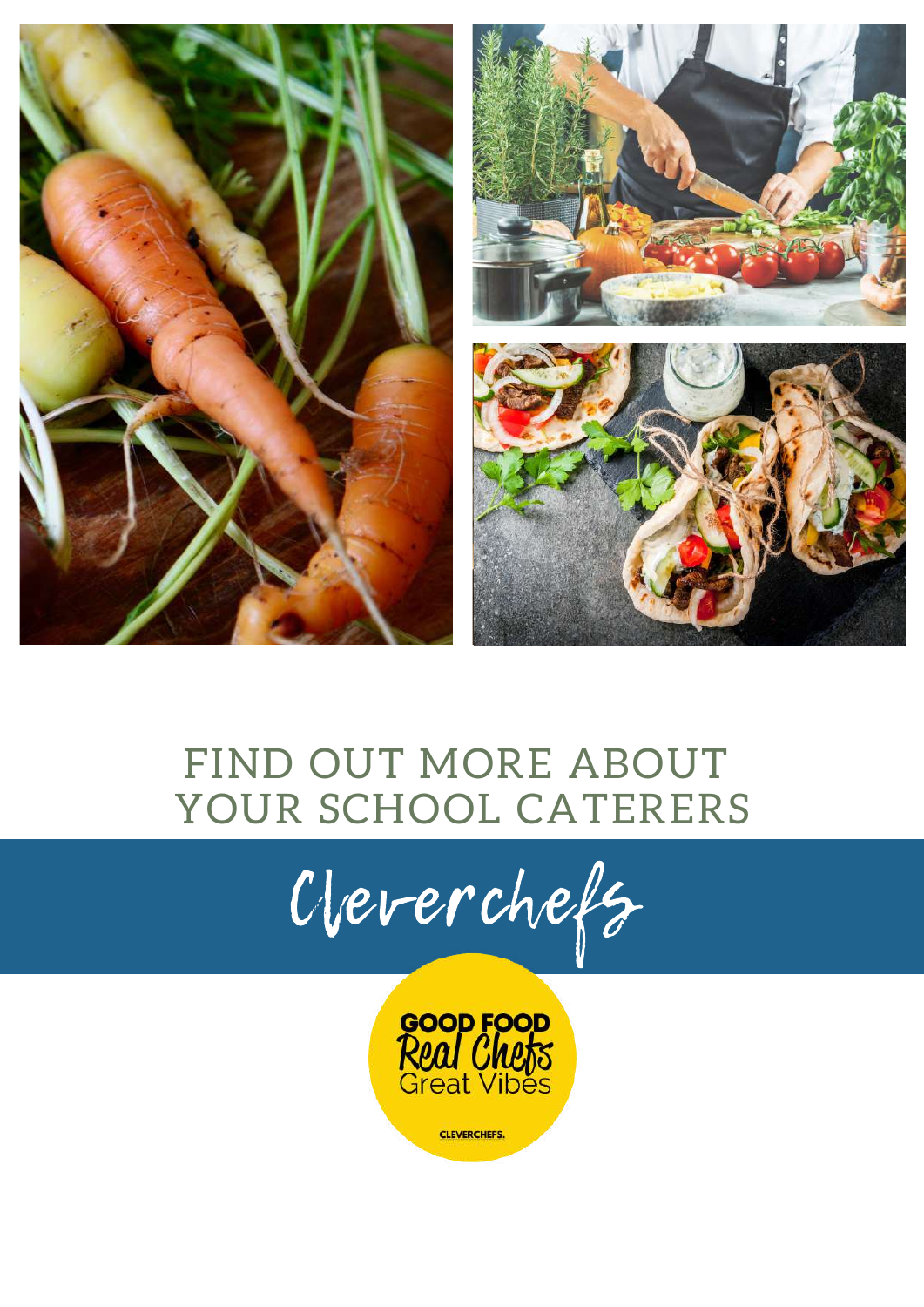





# **CLEVERCHEFS BY NATURE** WELCOME

We wanted to say **hello** and introduce ourselves.

We are super excited to be your newly appointed catering partner for your school.

Providing **amazing** food is the main focus of our business. We go that extra mile to give our pupils that real **"wow"** factor in presentation and taste, whilst keeping recognisable food that can be of comfort.

Cleverchefs was founded in 2015 by Nick Collins, who you may have seen on **Masterchef the professionals** a few years ago. Brought to life with a dream to produce fun and **vibrant** food worth talking about to the hospitality sector.

Our **ethos** is about providing **perfection** as standard. This means that we promise to use the **freshest** local ingredients, cooked and served by dedicated **professionals,** whilst doing our very best to be **sustainable** in every area of our business.

We hope that we can bring a new lease of life to the lunch time and provide dishes that your child will **love** and talk about when they come home.

**Please feel free to get in touch with us at feedme@cleverchefs.co.uk if we can be of any assistance.**

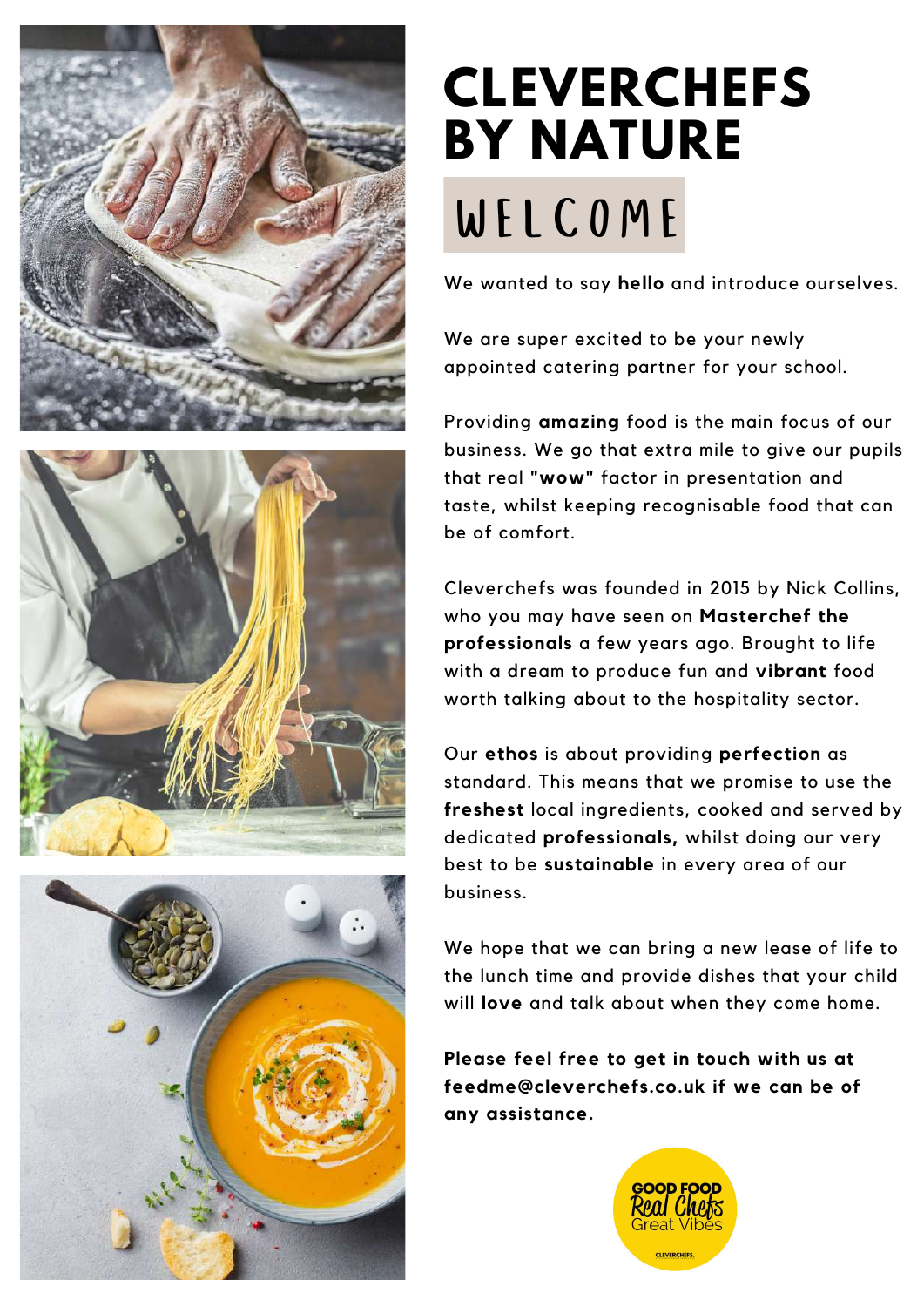### **OUR FOOD PROMISES**

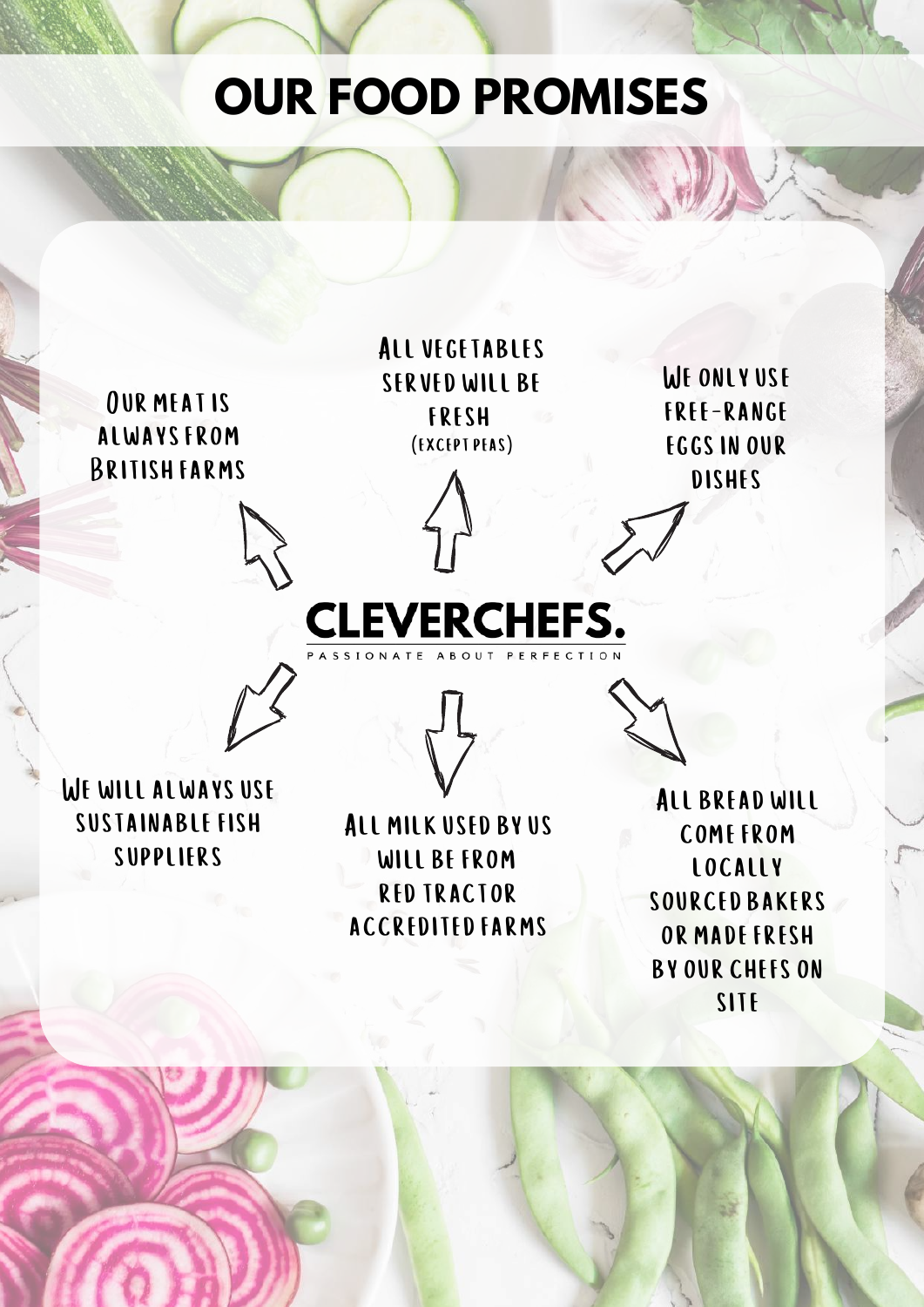

#### **EATING WELL DOING GOOD**

At Cleverchefs we **encourage** our pupils to get involved with our **healthy** eating ethos. Our food has to appeal to your children and we do our very best to engage with them on a daily basis, to make sure that the food they receive is **satisfying** and balanced nutritionally.

We have some simple guidelines for our school food offer, making sure our meals have **good** sources of protein and starch, accompanied with lots of vegetables, salad & fruit.

Our kitchens will always be staffed with **real chefs**, so if your child has a food allergy or food intolerance, our well-trained team will put procedures in place to make sure we provide those meals safely, whilst ensuring dietary needs are met.

![](_page_3_Picture_5.jpeg)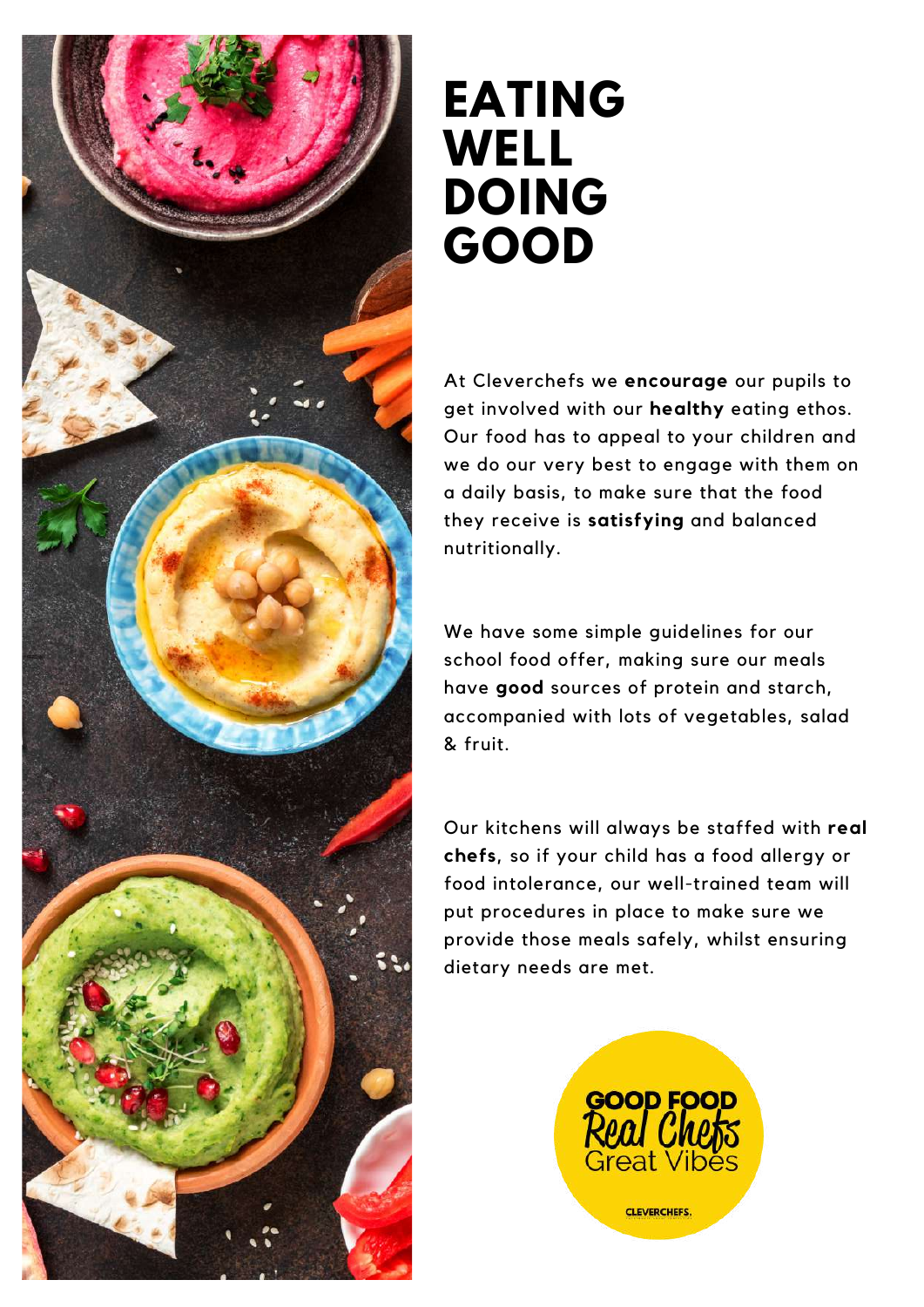WEARE ON A mission TO make school DINNERS FUN and healthy.**CLEVERON** 

## **A MESSAGE FROM OUR FOUNDER**

Our approach to food in our education business is simple, we make sure we source the very best British ingredients. nothing processed and nothing added.

We make sure our kitchens are led by real chefs, they will have a background in fresh food, our training is second to none, they are fully briefed on our mission to provide first class food & service.

We will never settle for anything less than perfect. Cleverchefs is chef led by me and I understand what real food should look like and that message filters through to the whole team. When you step onto a Cleverchefs site you can feel the passion for incredible food.

Our menus have been carefully crafted to take into account the seasons, our pupils tastes and preferences.

We are on a mission to make school dinners fun and healthy.

You are in safe hands with us in your kitchens.

Nick Collins